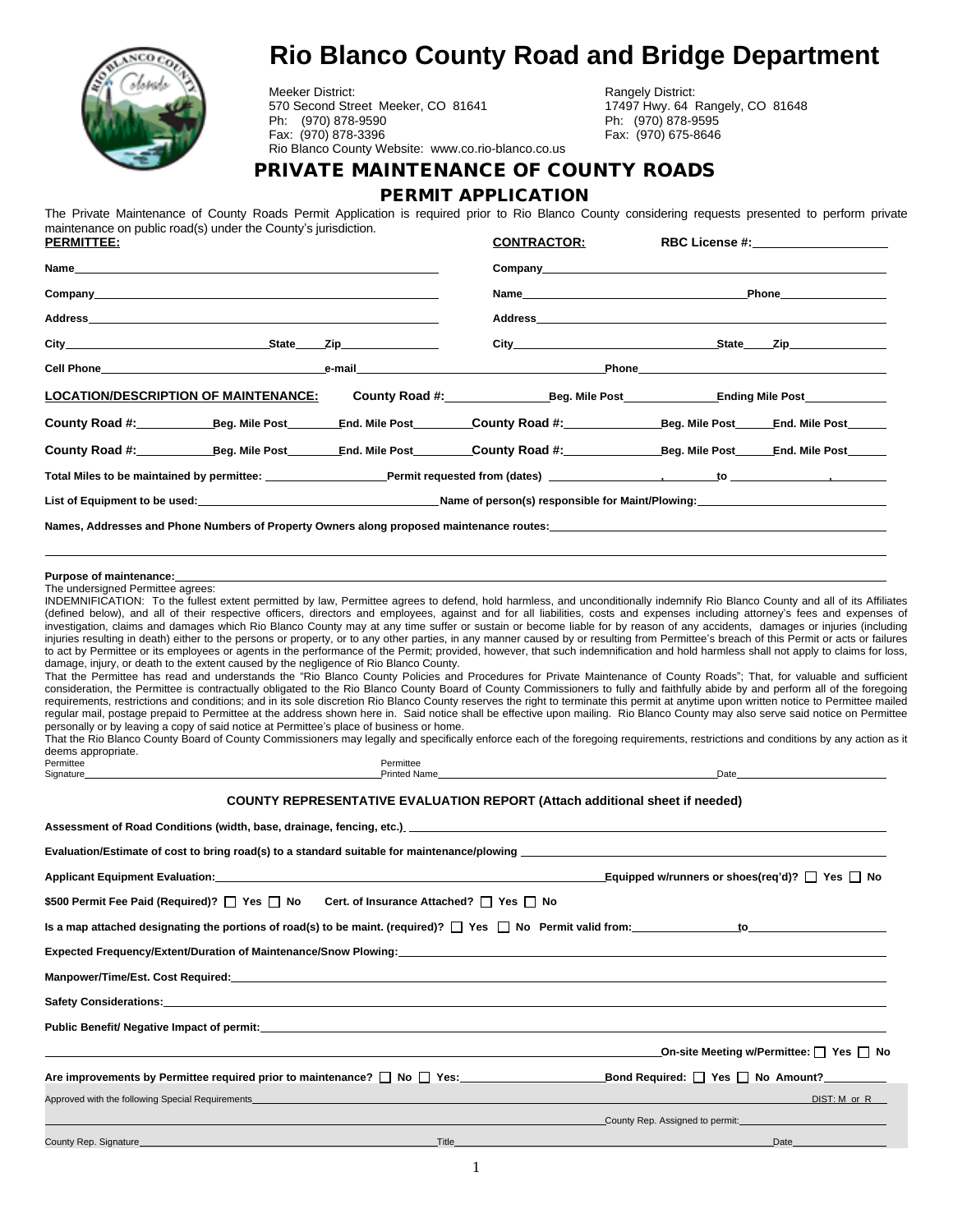# **RIO BLANCO COUNTY POLICIES AND PROCEDURES FOR PRIVATE**

#### **MAINTENANCE OF COUNTY ROADS**

Reviewed by legal counsel: August 30, 2004 Adopted: September 13, 2004

#### **PURPOSE**

In order to facilitate the maintenance of a road that might not otherwise remain serviceable, Rio Blanco County may allow a private individual or company to maintain all or part of a County road.

The purpose of this policy is to outline the procedures and criteria by which Rio Blanco County will consider requests by a private entity to perform maintenance on a Public Road under the County's jurisdiction. The requirements and procedures set forth herein and in the permit should be considered the minimum and additional information or criteria may be applied.

## **POLICY AND PROCEDURES**

No person shall maintain a County road without first receiving permission and a Road Maintenance Permit from the Rio Blanco County Public Facilities Department.

The County may require that reasonable improvements and repairs be made to the road necessary for public safety and to protect and preserve the road. Such improvements or repairs shall be made at the expense of the private entity unless otherwise agreed to by the County.

For the purposes of this policy, maintenance work shall include: (1) maintenance of all the traveled way, including sufficient turnouts for safe and efficient use of all users, and (2) leaving culvert inlets in a natural condition without material left in them so that the drainage system will function properly.

The person requesting permission to maintain a County road indicates that he/she has read, understands and agrees to comply with the conditions set forth in this policy and with the conditions of a permit if one is issued. The County shall exercise its' appropriate, lawful authority to ensure compliance with this Maintenance Policy. Such maintenance shall be done in a manner to preserve and protect roads AND THE TRAVELLING PUBLIC during the term of the agreement and to the extent necessary to insure safe and efficient transportation and to prevent excessive erosion damage to roads or streams.

Nothing in this policy is, or shall be construed to be, an obligation of the Public Facilities Department to permit the maintenance of any particular road. The County may impose other requirements and restrictions as required and is at the sole discretion of the Rio Blanco County Director of Public Facilities.

Neither the Permittee nor any agent or employee of the Permittee shall be deemed to be an independent contractor, agent or employee of the County. Permittee shall pay, when due, all required employment taxes and income tax withholding, shall provide and keep in force worker's compensation (and show proof of such insurance) and unemployment compensation insurance in the amounts required by law. Permittee shall be solely responsible for the acts of the Permittee, its employees and agents.

## **PERMIT APPLICATION INFORMATION**

A written request shall include at a minimum:

- 1. The name and/or number of the road to be maintained.
- 2. If necessary, a map designating the portion of the road to be maintained.<br>3. The distance in miles to be maintained privately.
- The distance in miles to be maintained privately.
- 4. The type of equipment to be used for maintenance.
- 5. The name of the person(s) responsible for maintenance.<br>6 The reason the maintenance permit is being requested
- The reason the maintenance permit is being requested.
- 7. The time period for which the permit is being requested.

Upon receipt of the request, the County Public Facilities Department **shall conduct a site visit and prepare an evaluation report for the Public Facilities Director**. The report shall address the following:

1. An assessment of the condition of the road including width, surface, base drainage, fencing, etc.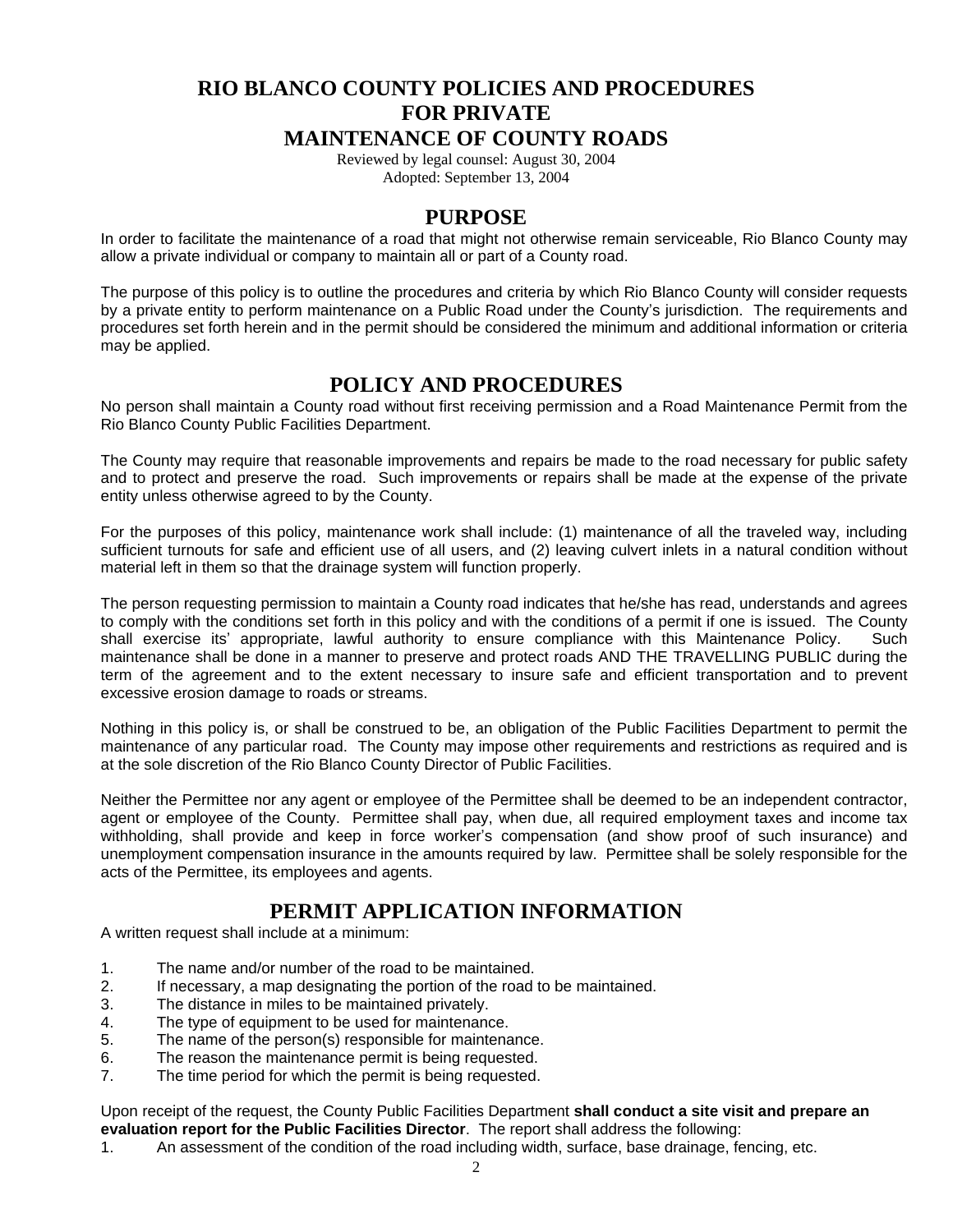- 2. An evaluation and estimate of cost, if any, to bring the road up to a standard suitable for maintenance.
- 3. An assessment of safety considerations involved with the request.
- 4. A statement of any general public benefit served by providing maintenance service.
- 5. An assessment of any negative impact that might result from private maintenance service.

**If the maintenance is authorized by the Public Facilities Department, an authorized representative from the Public Facilities Department and the person requesting permission to provide maintenance shall meet onsite to evaluate the condition of the road prior to the commencement of maintenance operations.**

## **TERMS, FEES AND BONDS**

Upon review of the maintenance request, Rio Blanco County may request a bond or a cash deposit to secure performance according to this policy. The amount of security required will be relative to the distance being maintained, and the classification of the road. PERMIT FEE IS \$500.00 PER ROAD AND SHALL BE PAID AT THE TIME OF PERMIT APPLICATION SUBMITTAL. The term of a permit for maintenance may be for up to one year.

## **SPECIFICATIONS**

Permittee shall perform maintenance work as follows:

- 1. **Permittee must notify the Rio Blanco County Public Facilities Department before maintenance commences.**
- 2. Permittee shall use proper equipment per the situation to maintain unpaved road surfaces. It is understood that Permittee shall remain within the county right-of-way.
- 3. The Permittee shall be liable and responsible for stabilization, grade, and configuration including but not limited to centerline and cross section for proper drainage and traffic function.
- 4. At the discretion of the County, the Permittee may be required to make improvements and repairs to the road, which are deemed necessary to protect and preserve the road from anticipated use. The Permittee shall pay for the improvements and work shall be completed and inspected by the County prior to the commencement of regular maintenance operations.
- 5. All debris, except snow and ice, removed from the road surface and ditches shall be deposited away from stream channels at agreed upon locations.
- 6. The back slope bank shall not be undercut nor shall gravel or other surfacing material be bladed off the road.
- 7. Ditches and culverts shall be kept functional during and upon completion of maintenance operations. Any damage done to ditches and culverts which impair their proper function shall be immediately repaired or replaced by the permittee at the sole cost and expense of the permittee.
- 8. "Snow Berm" is herein defined as a dike of snow resulting from the Permittee's snow removal operations which extends above the surface of the traveled way. Permittee shall space, construct, and maintain drainage holes in the Snow Berms as necessary to obtain surface drainage and without discharge on erodible fills. In any event, Permittee shall remove Snow Berms or construct drainage holes at the end of winter operations, or before the spring thaw, whichever is sooner.
- 9. Equipment used to plow snow shall be equipped with shoes or runners to keep the blade a minimum of three (3) inches above the road surface, unless agreed otherwise by both parties. Rio Blanco County may reserve the right to inspect equipment that will be used for plowing before plowing begins, and anytime during the plowing interval.
- 10. The Permittee must purchase and install warning signs that notify the public "WARNING PUBLIC ROAD, PRIVATE MAINTENANCE MAY BE IN PROGRESS BEYOND THIS POINT". The permittee shall sign the proposed county road at its beginning, or at both ends of the privately maintained section. The sign must be mounted on a steel signpost or a wooden post not to exceed 4 inches square in size. The Permittee is responsible for obtaining utility location information before installing the sign. The near edge of the sign must be a minimum of 12 feet from the edge of traveled portion of the road. The sign must be installed so that the height distance from the level edge of the road to the bottom edge of the sign is 7 feet.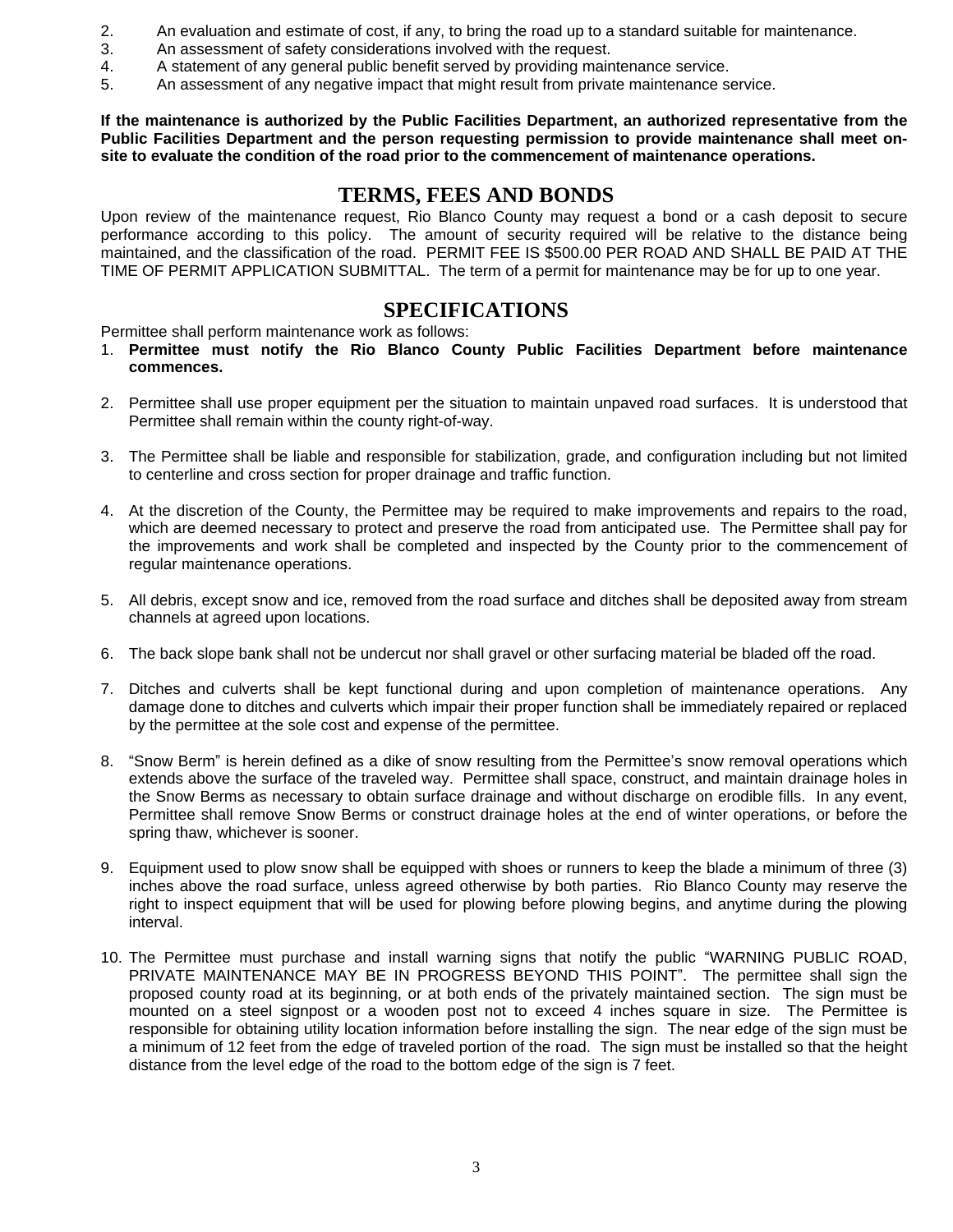- 11. The Permittee MAY BE REQUIRED TO plow a trailhead at the location designated and approved by the County that is large enough to park 2-3 pickups and trailers belonging to others who might be using the area. It must be plowed to facilitate turning a pick-up and trailer around if needed.
- 12. With written approval of the Rio Blanco County Public Facilities Department, dozers may be used to maintain roads that do not have an asphalt surface.
- 13. The Permittee must give the Rio Blanco County Public Facilities Department at least two weeks advance notice before ceasing maintenance.
- 14. Rio Blanco County reserves the right to terminate this permit if it is deemed that the Permittee is not abiding by the terms and conditions of the permit and acting in the interest of the public health, safety and welfare.
- 15. Restoration of fences or other private property damaged as a result of maintenance operations authorized by this permit shall be the responsibility of the Permittee.
- 16. Once snowplowing begins, Permittee must plow each time there is a storm that deposits enough snow to cause the road to be impassable to the types of vehicles normally using the road.
- 17. If the proposed road is a snowmobile route, coordination with the Road and Bridge Department must be made to assure that one of the alternate snowmobile routes is not plowed so that it can be groomed for winter recreational use.

## **DAMAGE AND LIABILITY**

The Permittee shall be liable for any damage to the road structure caused by Permittee's maintenance operation.

The Rio Blanco County Public Facilities Department shall notify the Permittee in writing if surfacing material has been bladed off the road. The notice shall state the number of road miles (rounded up to the next 0.1 mile), and the cubic yard equivalent of surfacing bladed off. The calculations of the cubic yards will be available for review. In the event the Permittee is maintaining a road with an asphalt surface, any damage done to that surface will be evaluated and a clearly documented bill will be sent to the Permittee. The Permittee will also be advised of damage to and responsible for restoration necessitated by culverts or other structures.

Upon such notice, at the sole cost of the Permittee, the Permittee shall replace the surfacing material in kind, or make the necessary repairs, within 30 days. Planned repairs should be approved by the Public Facilities Director or his representative. If additional time is needed the extension must be approved in writing by the Public Facilities Director.

## **MULTIPLE USERS ON A SINGLE ROAD**

The Permittee shall be liable for the condition of the portion of road in miles listed on the permit regardless of the vehicular traffic utilizing the road.

Rio Blanco County shall inspect the road during and upon expiration of a permit. If restoration is required in accordance with this Policy, Permittee shall be notified. If repairs are not performed in the time specified and/or to the satisfaction of the county, the performance bond company shall be contacted and compensation collected.

The Permittee shall report to the county any damage to the road that the Permittee believes to exceed reasonable wear and tear.

In the event that a road has multiple Private Road Maintenance Permittees and a portion of road is not adequately maintained according to one or more Permittees, he/she shall contact the other Permittee(s) and attempt to work out a mutual agreement. If an agreement cannot be reached between the Permittees, the Road and Bridge Supervisor shall be contacted to mediate. If a mutually acceptable solution cannot be reached, he has the right to revoke permits, or if necessary, to close the road or impose weight restrictions by reason of deterioration, rain, snow or other climatic conditions for a period of 90-days according to C.R.S. 42-4-106**,** "Who may restrict right to use highways".

## **COUNTY EMPLOYEES**

We encourage applicants to hire local contractors in accord with C.R.S. 43-2-210, "**Only residents of county to be given employment"**, which says:

"Only those persons who, at the time of employment, are residents of the county in which the project is being carried on shall be given employment insofar as possible. The residence of a person is considered to be that place in which his habitation is fixed and to which, whenever he is absent, he has the intention of returning."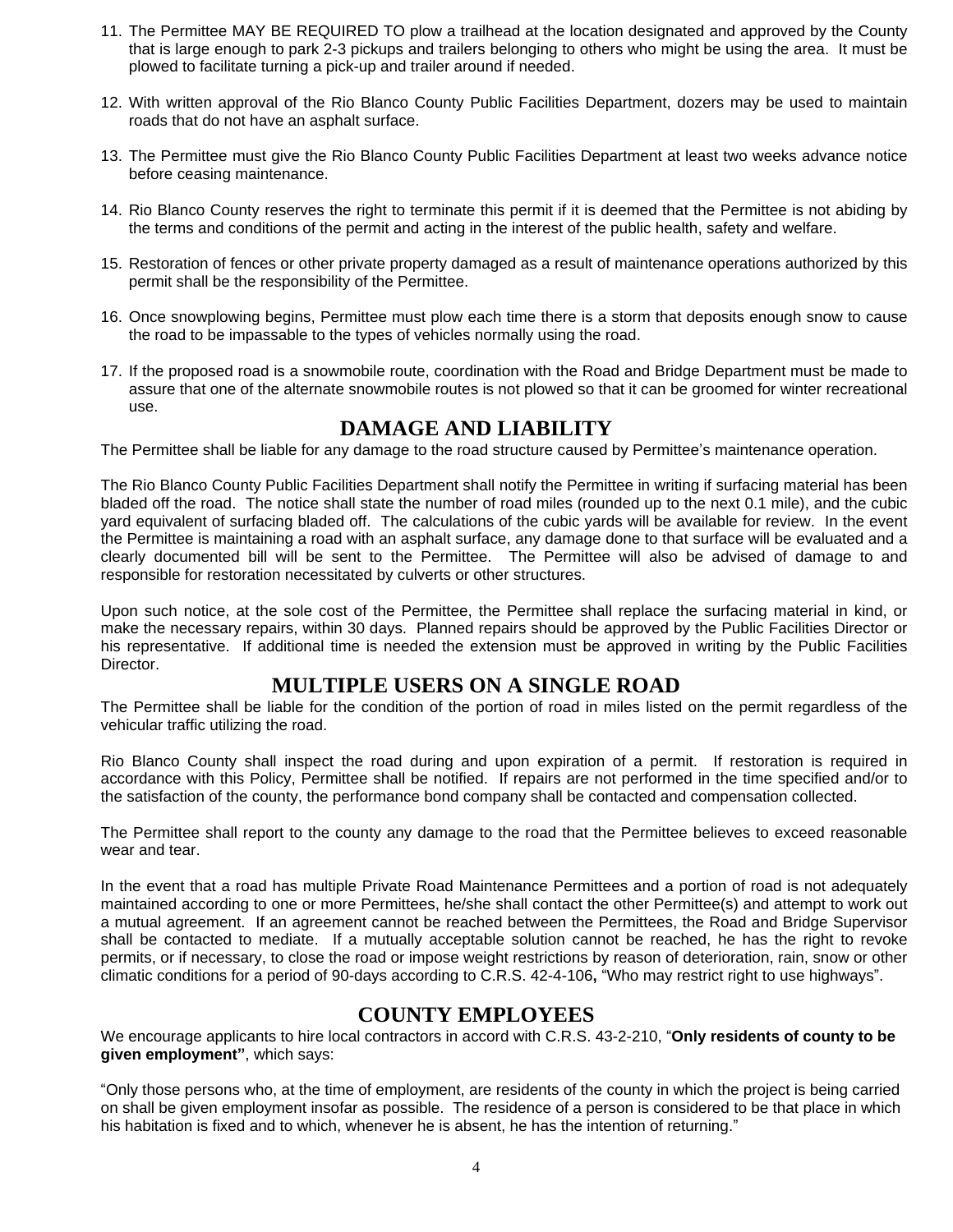# **INSURANCE REQUIREMENTS**

1. Vehicles and equipment used for maintenance must be licensed and insured pursuant to the following: The Permittee shall purchase and maintain such insurance as will protect him from claims set forth below which may arise out of or result from the PERMITTEE'S operations under the Permit, whether such

operations be by himself or by any subcontractor or by anyone directly or indirectly employed by any of them, or by anyone for whose acts any of them may be liable:

- a. Claims under Workman's Compensation, disability benefits, and other similar employee benefit acts;
- b. Claims for damage because of bodily injury, occupational sickness, disease, or death of his employees, and claims insured by usual personal injury liability coverage;
- c. Claims for damage because of bodily injury, sickness or disease, or death of any person other than his employees, and claims insured by usual personal injury liability coverage; and
- d. Claims for damages because of injury to or destruction of tangible property, including loss of use resulting therefrom.

Insurance covering claims for damages to persons or property required by the proceeding paragraph shall be in the following amounts:

| Bodily Injury Liability:   | Each Person:               | \$1,000,000                                     |
|----------------------------|----------------------------|-------------------------------------------------|
|                            | Each Accident              |                                                 |
|                            | Or Occurrence: \$1,000,000 |                                                 |
| Property Damage Liability: | Each Accident              |                                                 |
|                            | Or Occurrence:             | \$1,000,000                                     |
|                            | Aggregate:                 | \$1,000,000 or \$100,000 per mile, whichever is |
|                            |                            | greater                                         |

All required insurance coverages must be acquired from insurers authorized to conduct business in the State of Colorado and acceptable to Rio Blanco County. The insurers must also have policyholders' rating of "A-" or better, and financial class size of "Class VII" or better in the latest edition of Best's Insurance Reports, unless the County grants specific approval for an exception.

Insurance shall be furnished in types specified, as follows:

- a. PERMITTEE'S Liability Insurance issued to and covering the liability for damage imposed by law upon the Permittee and each subcontractor with respect to all work performed by them under the Agreement (Maintenance Permit).
- b. PERMITTEE'S Protective Liability Insurance issued to and covering the liability for damages imposed by law upon the Permittee with respect to all work under the Agreement (Maintenance Permit) performed for the Permittee by subcontractors. Completed Operations Liability Insurance issued to and covering the liability for damages imposed by law upon the Permittee and each subcontractor arising between the date of final cessation of the work and Rio Blanco County Maintenance Permit.
- c. The date of final acceptance thereof out of that part of the work performed by each.
- d. Comprehensive Automobile Insurance shall be carried in the amount of \$500,000/\$1,000,000 for bodily injury and \$500,000 for property damage, each occurrence. All liability and property damage insurance required hereunder shall be Comprehensive General and Automobile Bodily Injury and Property Damage form of policy.
- e. The Permittee shall in addition, and in the amounts required above, obtain protective Liability Insurance to and covering the liability for damages imposed by law upon Rio Blanco County with respect to all operations under the Permit by the Permittee or his subcontractors.

COMPREHENSIVE RISK POLICY OPTION: In lieu of the several policies specified for PERMITTEE'S Liability Insurance, a comprehensive liability and property damage insurance policy inclusive of all the insurance's and requirements hereinafter set forth, with an umbrella covering of \$1,000,000, subject to the approval of the Rio Blanco County Public Facilities Department, will be permissible.

SUBCONTRACTOR'S INSURANCE: Before permitting any of his subcontractors to perform any work under the permit, Permittee shall either (1) require each of his subcontractors to procure and maintain, during the life of his subcontracts, Subcontractor's Public Liability and Property Damage Insurance of the types and in amounts as may be applicable to his work, which types and amounts shall be subject to the approval of the Rio Blanco County Public Facilities Department, or (2) insure the activities of his subcontractors in his own policy.

CERTIFICATES OF INSURANCE: Certificates of Insurance acceptable to the Rio Blanco County Public Facilities Department shall be filed with the Rio Blanco County Public Facilities Department prior to commencement of the work. These Certificates shall contain a provision that coverages afforded under the policies will not be cancelled until at least fifteen days prior written notice has been given the Rio Blanco County Public Facilities Department. Permittee shall not permit any of his subcontractors to start work until all required insurances have been obtained and certificates with the proper endorsements have been filed with the Permittee.

Failure of the Permittee to comply with the foregoing insurance requirements shall in no way waive RIO BLANCO COUNTY'S rights hereunder.

RIO BLANCO COUNTY'S LIABILITY INSURANCE: Rio Blanco County, at their option, may purchase and, maintain such liability insurance as will protect the County. Maintaining such insurance, however, will not relieve the Permittee from purchasing and maintaining the insurances hereinbefore specified.